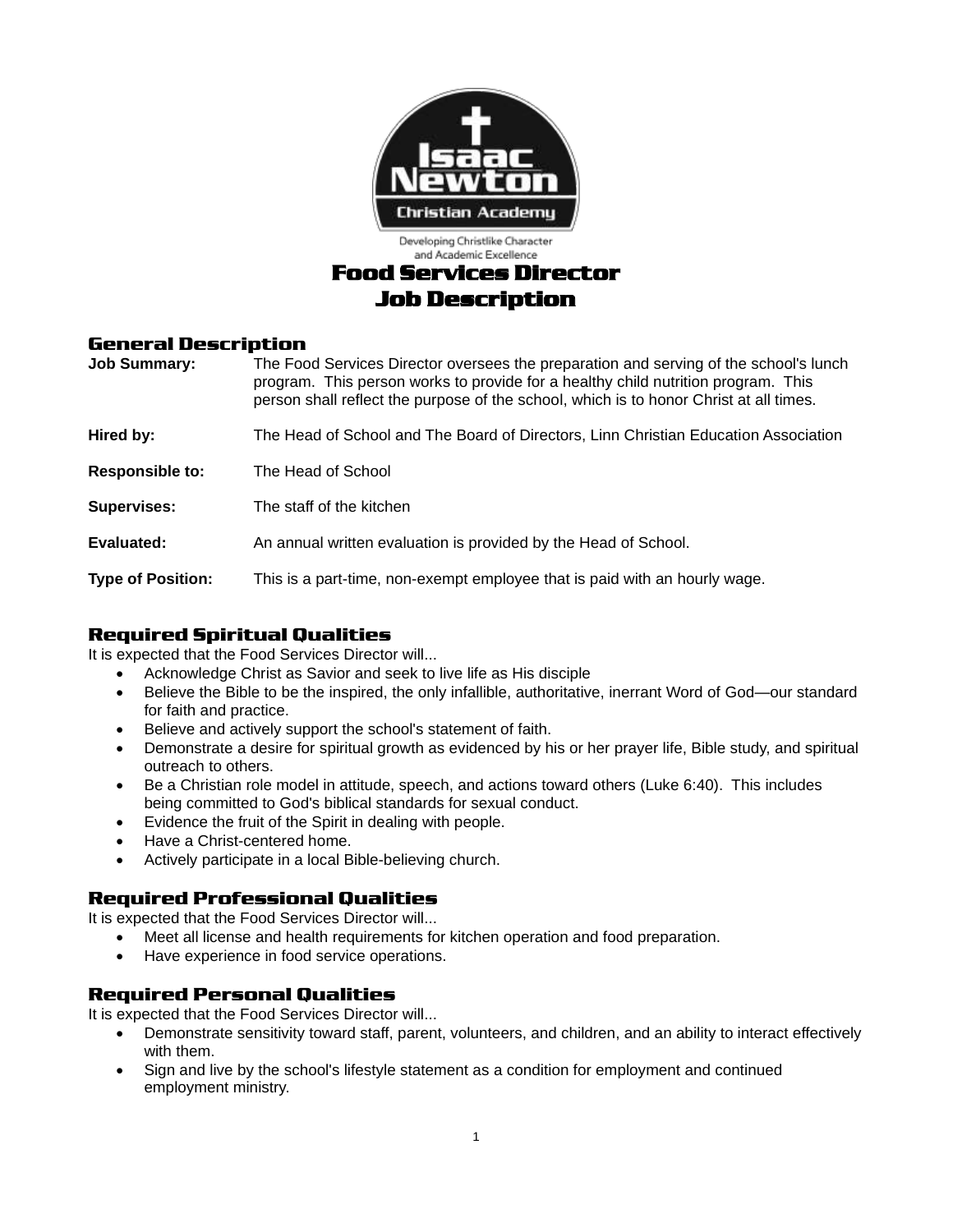- Be an enthusiastic encourager, and a self-starter with a high energy level.
- Meet everyday stress with emotional stability, objectivity, and optimism.
- Understand the importance of discernment, discretion, and confidentiality in the operation of the school.
- Display friendliness and a good sense of humor.
- Display courtesy and patience in dealing with others.
- Recognize his or own mistakes and take measures to correct them.
- Be a team player.
- Use acceptable English in written and oral communication. Speak with clear articulation.
- Respectfully submit and be loyal to the constituted authority.
- Make an effort to appreciate and understand the uniqueness of the community.
- Maintain a personal appearance that is a Christian role model of cleanliness, modesty, and good taste consistent with school policy.
- Place his or her school ministry ahead of other jobs or volunteer activities.
- Be open to new ideas, initiatives, and concepts in education.

## **Essential Job Functions—Accountabilities**

It is expected that the Food Services Director will...

#### **Administrative Leadership**

- Respond in a timely manner to parent complaints and to parent requests for help or information.
- Attend staff meetings and training programs as deemed necessary by the school administration.
- Respect professional ethics that require confidentiality concerning the sharing of information about the children, parents, and staff.
- Have the ability to accomplish the goals and objectives assigned by the school administration and school policy.
- Help the staff, students, and volunteers function efficiently, effectively, and productively.
- Understand supervision and how to lead in a positive manner.
- Provide input as needed for the school master calendar.
- Know the procedures for dealing with emergency situations in the kitchen and school.
- Report to the appropriate individuals any campus safety, health, and maintenance needs that are observed.
- Inform the administration in a timely manner if unable to fulfill any assigned duty.
- Deal directly and frankly with the school administration in an earnest effort to resolve differences in opinion when they exist.
- Recognize and reinforce positive behavior in children.
- Work with the Finance Office to secure financial statements to monitor the financial feasibility of the school food services department.
- Approve food services related expenditures.
- Maintain a financially sound food services program

#### **Professional Responsibilities**

- Oversee the operation of the school's kitchen and food department employees.
- Plan menus that are healthy, balanced, and appetizing.
- Acquire and oversee the preparation of all food for the school's food service department.
- Be sensitive to the food service needs of children who have documented allergic reactions to certain food substances.
- Meet all health and sanitation regulations and inspections.

#### **Additional Duties or Responsibilities**

It is expected that the Food Services Director will...

- Perform clerical duties as requested.
- Maintain a clean, attractive, and well-ordered kitchen.
- Perform any other duties that may be assigned by the administration.